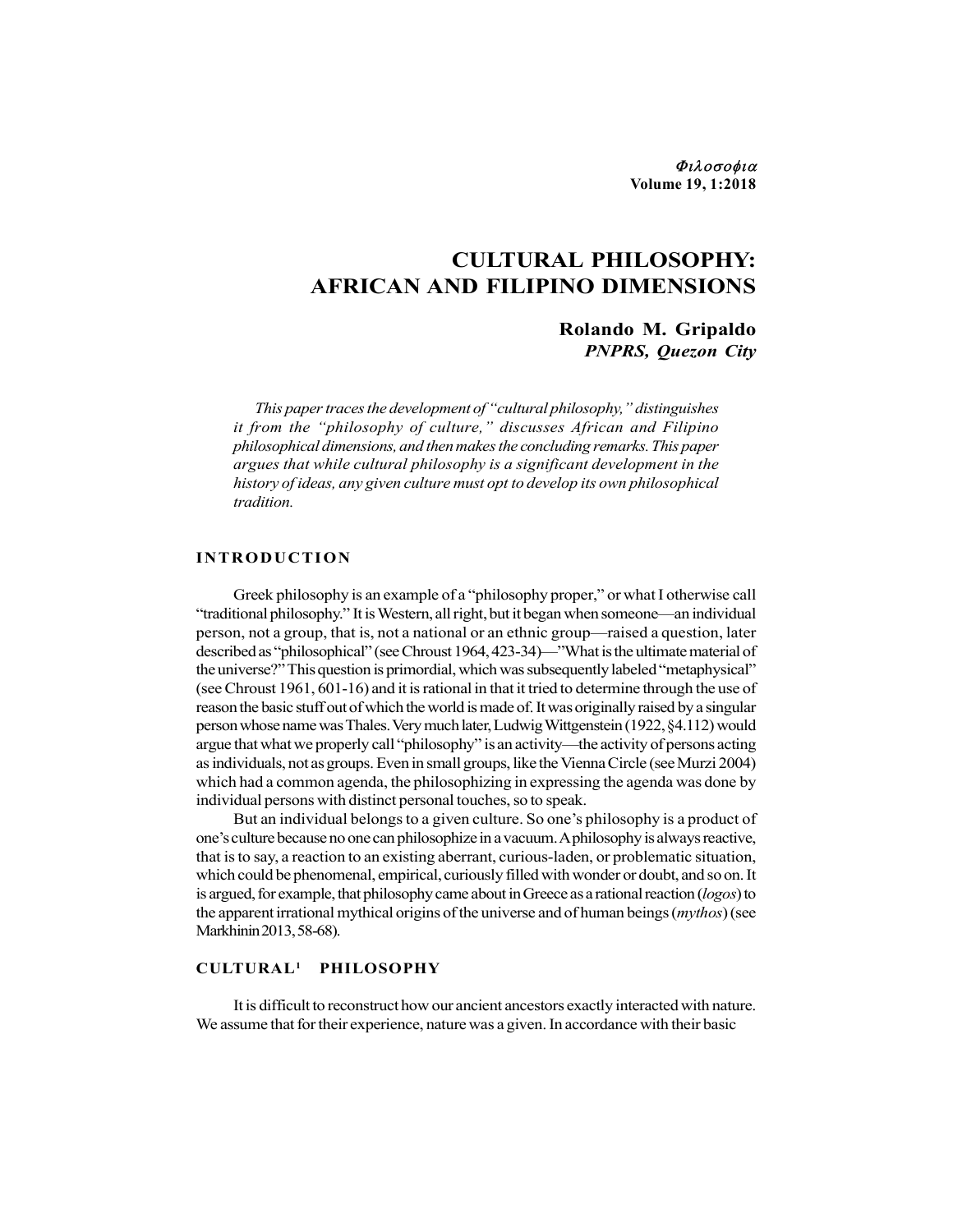survival needs, they arranged, manipulated, cultivated, and so on, the natural surroundings. They hunted for food, made use of branches of trees for spears and of stones for basic solid tools, found security in caves, discovered fire, invented language and clothing, etc. According to William Graham Sumner (1906, 2), the first instincts of man were to satisfy his needs, which were essentially unconsciously pursued:

…the first task of life is to live. Men begin with acts, not with thoughts. Every moment brings necessities which must be satisfied at once. Need was the first experience, and it was followed at once by a blundering effort to satisfy it…. The ability to distinguish between pleasure and pain is the only psychical power which is to be assumed.

A constant attempt to satisfy these needs established a routine and became habitual. Thinking came only very much later. Before any *leisurely* thinking could emerge, the satisfaction of physiological and economic needs, as Karl Marx would say, must first be met. It is their social existence that determines their consciousness, not the other way around. As Arthur Mendel (1965, 5) puts it:

The mode of production…represents the economic "substructure" which gives form and character to the social, political, and ideological "superstructure" of society at each stage in human history. In effect, this means that the prevailing intellectual ideas and ethical ideals, the artistic tastes and political institutions, and everything else that comprises the culture and civilization of the period are consistent with and reflect the interests of the dominant class, the class in control of the means of production. Resting on such theories, economic determinism can be summarized by the famous statement that "it is not the consciousness of men that determined their existence, but rather it is their social existence that determines their consciousness."

A similar view is held by Abraham H. Maslow (1943, 370-96) in his hierarchy of needs: physiological needs are to be satisfied first before all other higher needs.

### Thinking

Thinking, however, at that time was very crude or rudimentary. Most acts were done out of instinct. Expediency was the guide for selecting pleasure and avoiding pain. The method was carried on not individually but in groups. In time they become customary—become the folkways—which are sanctioned by fears of an ancestral ghost (Sumner 1906, 3).

At best, thinking was a communal reaction to unexplainable phenomena and the reasoning used was likewise crude in the sense that it did not have any methodical or scientific basis. However, all initial thinking was related to survival. This led to animistic beliefs: trees, rivers, the wind, the sun, and so on, have spirits. These spirits can be good or bad; they must not be disturbed, and when displeased, they must be appeased. Sacrifices of some form would be done in order to thank the good spirits for a good hunt or to placate the bad spirits for releasing, e.g., a bad strong wind. Religious rituals could be multiplied and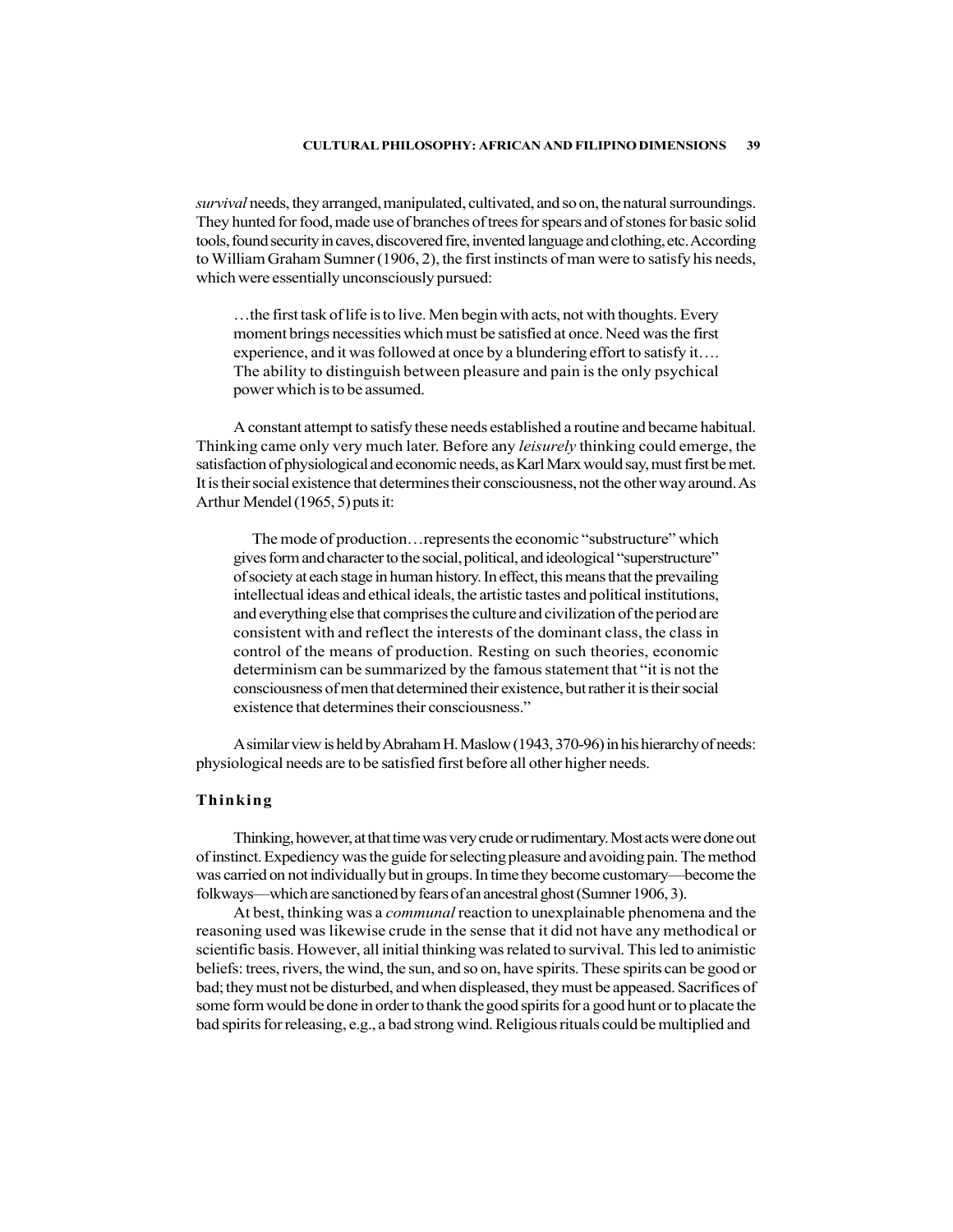could become elaborative. When language was invented, all religious references were embedded in their language. The family or community shared a common religious perspective, filled with rituals, ethical precepts, and sanctions. These formed part of the evolving mores of the community.

At a higher level of thinking, myths evolved with the same function of explaining something "beyond" what were given by direct empirical experience such as the origin of life, the beginnings of the universe, the creation of man and woman, and so on. Many of these are expressed in poetry, cave paintings, folk stories, folk songs, riddles, sayings, and even legends.

As folkways and mores become more and more complex, they sometimes in some cases conflict. Generally, they are simply accepted and tolerated without any critical evaluation. Folk stories or myths may also become conflicting but are tolerated or accepted and enjoyed (see Markhinin 2013, 66). But parts of mores that became inconsistent with others are modified, rectified, and gradually strictly observed. Any abrupt change in behavior inconsistent with the mores was sanctioned. Mores can evolve differently from community to community but in the main, they are similar or generally the same within a given territory or region.

Folkways<sup>2</sup> are the existing social practices—while mores,<sup>3</sup> the existing moral or customary practices—of the community or ethnic group. They govern the life of the individual and society. These social and moral practices and customary rules gradually develop and evolve to maintain social and moral order or decorum within the community. They are still part of the survival needs of the group. Sanctions are developed because social and moral aberrations disrupt the social and moral order of the group.

Folkways and mores intertwine in the conduct of hunting, childbirth, eating, courting, marriage, family relations, respect of elders and ancestor worship, protection of the group, celebrations or festivals, religious rites, war rites, and so on. They define the lifestyle of the group. Many of these practices are expressly stated in oral traditions or in writing—some metaphorically expressed in riddles, sayings, and poetry. Some are simply embedded in particular expressions in language, that is, in words, phrases, and clauses. It is in this way that the lifestyle, type of reasoning, and philosophical outlook are embedded in these cultural practices as displayed in rituals and expressed in writing and linguistic expressions.

Modifications in cultural practices, for as long as they enhance the survival needs of the group, are accepted but when they impede, disrupt, destroy, or radically reroute these practices, they are modified or rejected. They are perceived as doing harm to the community.

#### Critical thought

In time, some of these moral/customary and social practices are reflectively scrutinized because of changing circumstances. The modifications are, this time, consciously sought since these are perceived to enhance more the survival needs of the group, or to refine its cultural development. Inconsistencies among these practices are smoothened out, justified or explained, and refined. Mythical stories about the origin of life and the universe, about what ought to be, about religious practices that appear irrational are analyzed, modified or discarded, and given rational explanations. The explanations may still be crude but, at least, these are based on empirical observations with a logical reasoning that is anchored on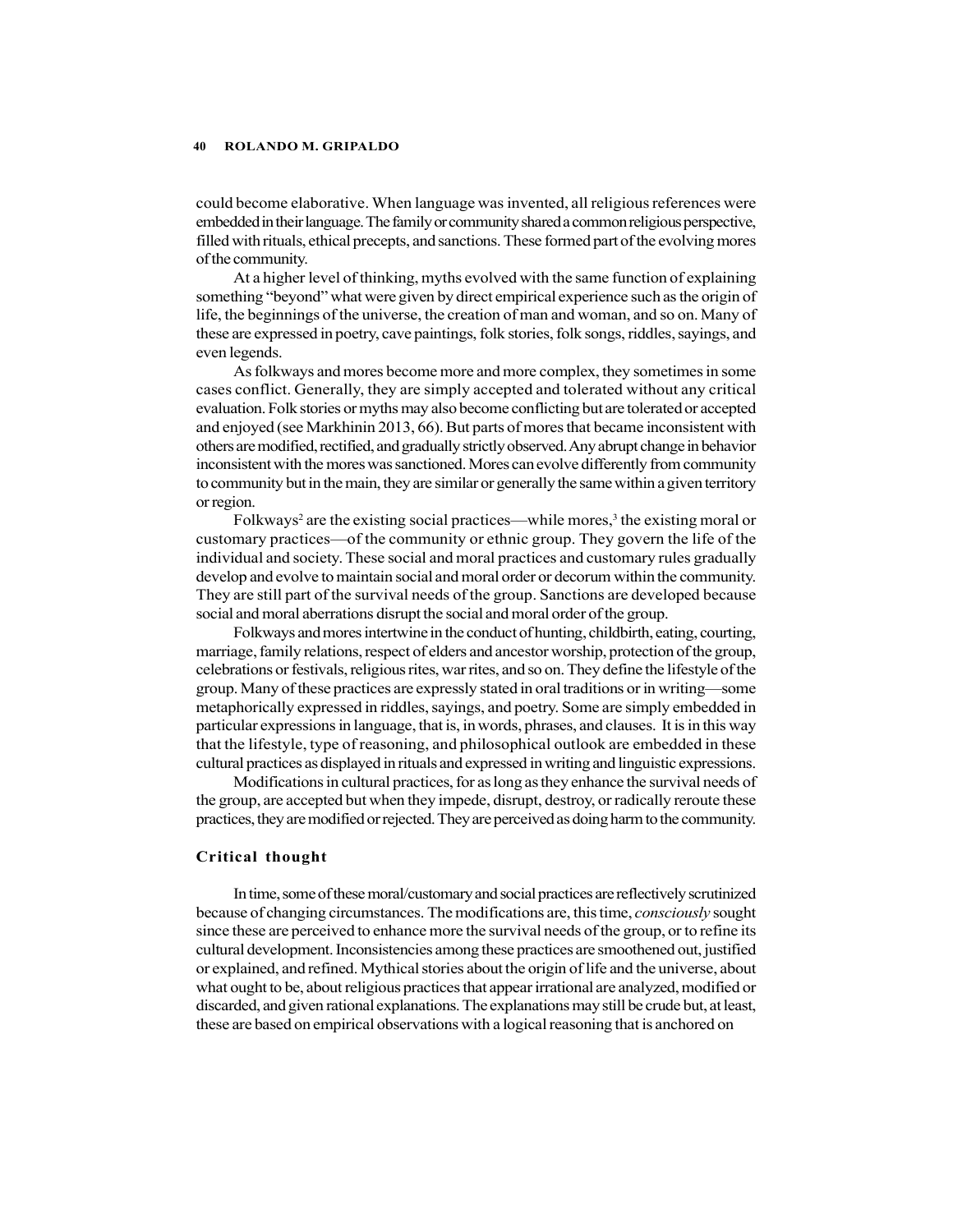rational consistency, coherence, and believability. When Thales, for example, said that the ultimate material of the universe is water, he gave some empirical explanations that appeared, at that time, believable, consistent, and coherent with other observable phenomena. Later the customary codes may be influenced by more critical thinking and become the moral rules of the epoch. As Sumner (1906, 36) says:

…changes in history are primarily due to changes in life conditions. Then the folkways change. Then new philosophies and ethical rules are invented to try to justify the new ways. The whole vast body of modern mores has thus been developed out of the philosophy and ethics of the Middle Ages. So the mores which have been developed to suit the system of great secular states, world commerce, credit institutions, contract wages and rent, emigration to outlying continents, etc., have become the norm for the whole body of usages, manners, ideas, faiths, customs, and institutions which embrace the whole life of a society and characterize an historical epoch. Thus India, Chaldea, Assyria, Egypt, Greece, Rome, the Middle Ages, Modern Times, are cases in which the integration of the mores upon different life conditions produced societal states of complete and distinct individuality (ethos).

#### Ethnophilosophy and philosophy of culture

A philosophical worldview or outlook as a reaction to or an explanation of a problematic or aberrant phenomenon becomes embedded in the behavioral response to it and in the language—oral or written—that is used to express it. The task of the ethnophilosopher is to extract and present it with coherence so that it can be understandable to and can be understood by the audience or readers—either local or international. This understanding is important because the audience will grasp the cultural essence of the ethnic or national group—how it thinks and why it behaves in a particular way and not in any other way. Philosophical and other evaluations of the cultural group as primitive, irrational, civilized, rational, etc., depends largely on the stature of the evaluator—whether he or she is educated, civilized, primitive, etc. There is a moral implication on how the evaluation goes. One view says that one ought to evaluate a culture on its own terms thereby avoiding ethnocentrism<sup>4</sup> or ethnochauvinism.5This is generally the task of the ethnophilosopher who tries to disembed and describe the philosophical underpinnings, presuppositions, and implications of ethnic oral traditions and practices and tries to rationally justify the merits or advantages of the existing cultural patterns as a measure of survival and artistic framework (see Gripaldo 2012, 59-65).

The world is fast changing and cultural influences coming from the outside slowly but intermittently encroach on an existing ethnic or national culture. Some of the cultural changes in grassroots cultural patterns are either unconscious or semiconscious such as changing one's clothing style to cover most parts of one's body, using sandals rather than remaining barefoot, etc. These changes are not in terms of survival but largely in terms of comfort. Other changes are conscious like sending one's child to study abroad, being converted to a new religion like Islam or Christianity, adopting the democratic way of life, using Western technology like the computer, etc. It goes without saying that some members of the same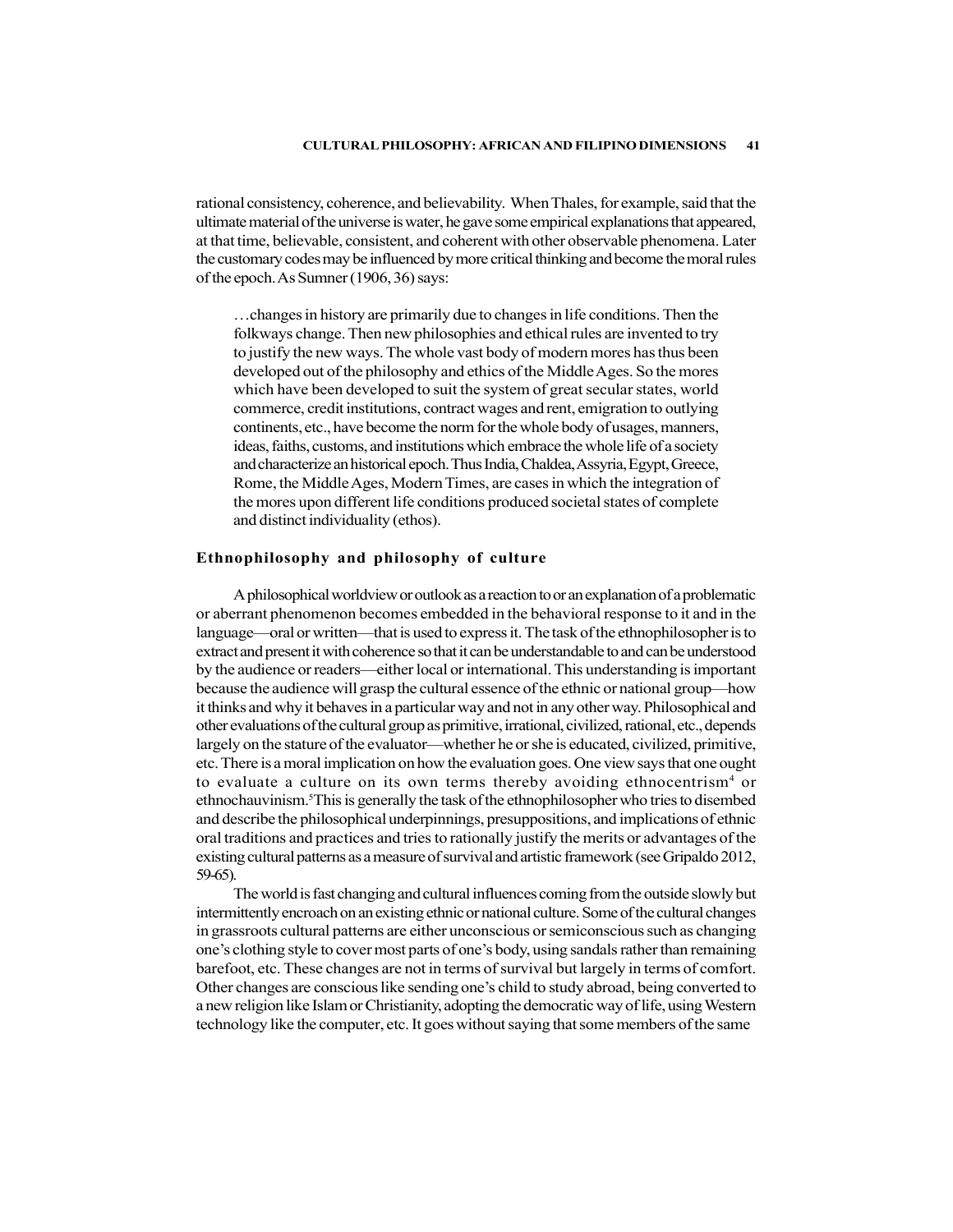ethnic group will start evaluating their own cultural patterns in terms of greater survival, better governance, better artistic taste, more comfortable way of life, more rational way to worship, and so on. They study the existing philosophical outlook, critically examine it, and propose some basic changes that would refine it and that would stress a plural understanding of ethnic differences within the national group. In many cases they propose the modification or elimination of cultural "survivals,"6 or those outmoded remnants of old patterns as new patterns have been fast accepted and assimilated. They are the philosophers of culture. In short, ethnophilosophy whose task is mainly to preserve and justify one's culture can lead to a philosophy of culture whose task is to explain and describe existing cultural patterns in order to critique, improve, and refine them. Unfortunately, there are some thinkers who apparently simply just want to remain as ethnophilosophers.

#### Philosopher-of-culture at large

The ethnophilosopher who has become a philosopher of culture can be a philosopher of culture-at-large, that is, a genuine philosopher of culture. He transcends his own culture and philosophizes on culture itself in general. He philosophizes on the nature of culture; on issues about cultural identity, migrant culture, cultural hospitality, cultural identity, cultural respect, social atomism, cultural survival; on questions about nature and nurture, cultural relativism and multiculturalism, culture and human nature, cultural invention or evolution, cultural and cognitive thinking, social liberalism and neutrality, ethical dimensions of culture; and so on.

One important philosopher of culture is Charles Taylor who, while making his own society as the ground for his philosophizing, tries to universalize his philosophical views on culture. First of all, in his critique of naturalism, Taylor (1985) argues that the human constitution has an embedded cultural makeup which serves as a background for how he acts in certain ways such as following a direction/rule or not at all. Such a human makeup cannot be simply tailored along the natural human embodiment as held by the natural sciences.7 Secondly, he (1991) stresses the role played by society and the social institutions that shape the individual's perception of meaning and identity. Lastly, he discusses a number of cultural issues that include secularization (2007), which he tries to show has given rise to diverse religious activities rather than to a decline of religion; genuine respect or recognition (1985) of cultural and individual differences; the acceptance of multiculturalism (1994); and so on. William Sweet (2011) also presents another important discussion on these matters, which affect the cultural and social life of a person.

#### AFRICAN PHILOSOPHICAL DIMENSION

Philosophers and scholars (see "African philosophy," 2013), who deal with the subject African philosophy write about many areas in philosophy such as ethics, theories of knowledge, metaphysics, and so on, but many of them also discuss the nature of African philosophy. On the one hand, a philosophy is "African" if it deals with distinctively African themes (such as "African perceptions of time, personhood," and the like) or if it uses distinctively African methods. These refer to content and are in the areas of ethnophilosophy. On the other hand, a philosophy is "African" if the activity is done by "Africans or by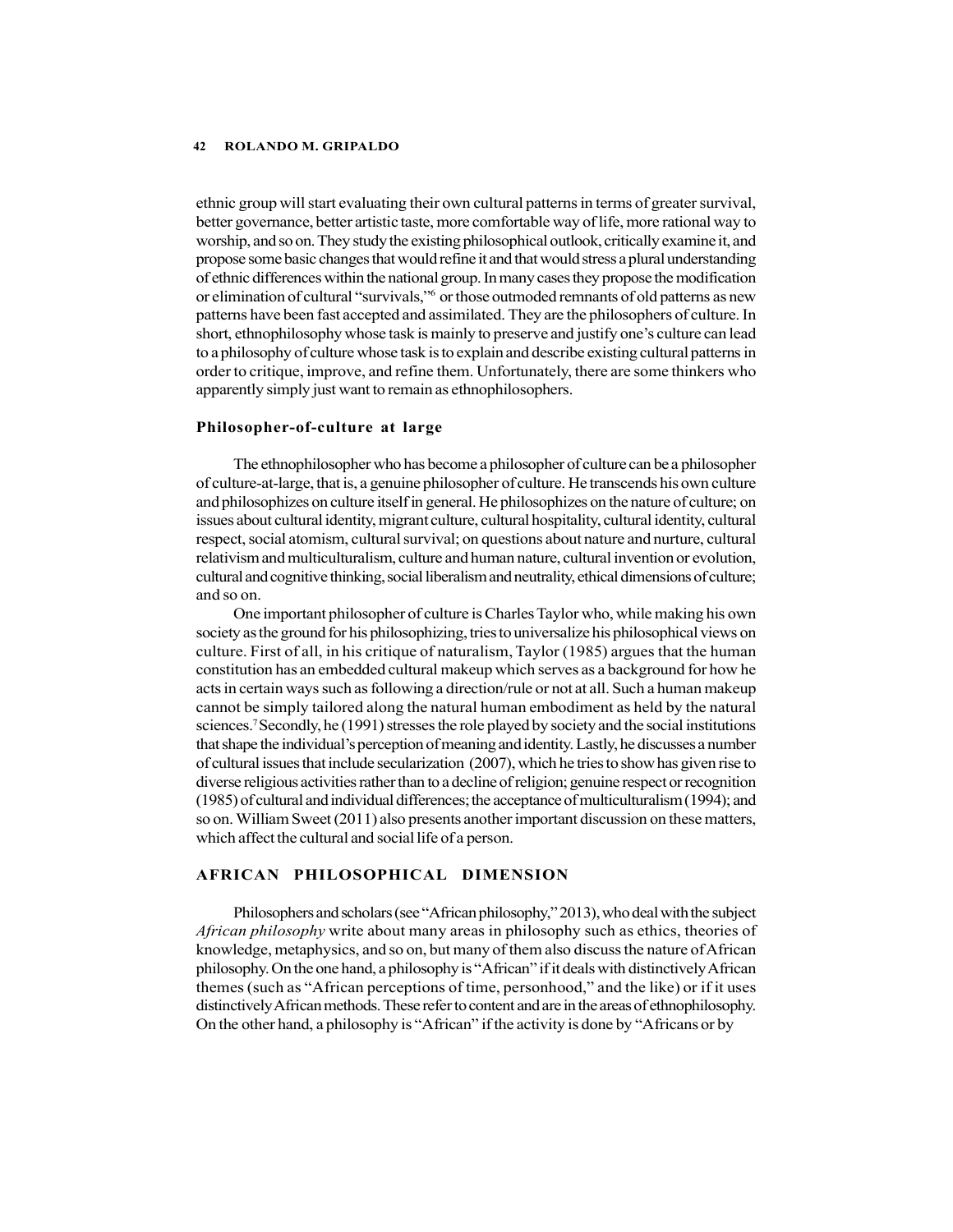people of African descent, or others engaged in the realm of African philosophy." These refer to individual thinkers or scholars themselves.

#### Premodern African philosophy

If by "African" we refer to the whole continent of Africa, then African philosophy becomes an interesting subject because it includes (see Omoregbe 1998 and "African philosophy," 2013) personages such as Plotinus of Egypt, Augustine of Hippo (Algeria), Ibn Bajja [Avempace] (born in Aragon but lived and died in Morocco), Ibn Rushd [Averroes] (born in Cordova but lived and died in Morocco), Ibn Sab'in (born in Murcia, lived in Morocco where he wrote *Escape of the Gnostic*, but died in Mecca), and Anthony William Amo (born in Ghana but studied in Europe and became a professor in Germany). Among other premodern thinkers are Ptah-Hotep, whose political Maxims were taught to Egyptian schoolboys, Zera Yacob—the Descartes of Ethiopia—and Walda Heywat, Yacob's disciple. Moreover, it is expected that even when a culture—especially an ancient one—does not have, strictly speaking, a philosophy based on reasoning, it can have a system of beliefs, grounded on reflections about fundamental issues in life, that serve as a background for ways of acting and behaving: they constitute a philosophical tradition, even when there is no identifiable philosopher; they are the people's natural philosophy.

#### Modern African philosophy

A Kenyan thinker by the name of Henry O. Oruka (1990; see also Masolo 2006, and "African philosophy," 2013), identifies four trends in African philosophy: ethnophilosophy, philosophical sagacity, nationalistic-ideological philosophy, and professional philosophy. Later, he (1991, 5) added two more: hermeneutic philosophy, which seeks to disembed philosophic content from an examination of African languages, and artistic-literary philosophy, which seeks to find philosophic gems in the works of African literary figures. Since Oruka (1991, 5; see also Ochieng'-Odhiambo 2010, 6) does not consider the last two with high esteem, I will present only the first four trends.

#### Ethnophilosophy

Oruka (1991; "African philosophy," 2013) says that ethnophilosophy is the philosophical approach "used to record the beliefs found in African cultures." Paulin Houtondji (see Anjov, n.d.) uses it to refer to anthropologists, ethnographers, sociologists, and philosophers who discuss the collective thoughts on life and the world by Africans. In this view, African philosophy is a "set of shared beliefs, values, categories, and assumptions that are implicit in the language, practices, and beliefs of African cultures," or "the uniquely African worldview." Ethnophilosophical ideas are of "communal thought" and are items of "communal property" rather than items of individual activity.

Placide Tempels, who wrote the work *Bantu philosophy* (1959) and whom Oruka cited, argues that embedded in the languages of the Bantu people (sub-Saharan Africa) are their metaphysical categories. This statement can then be generalized to mean that "African philosophy can best be understood as springing from the fundamental assumptions about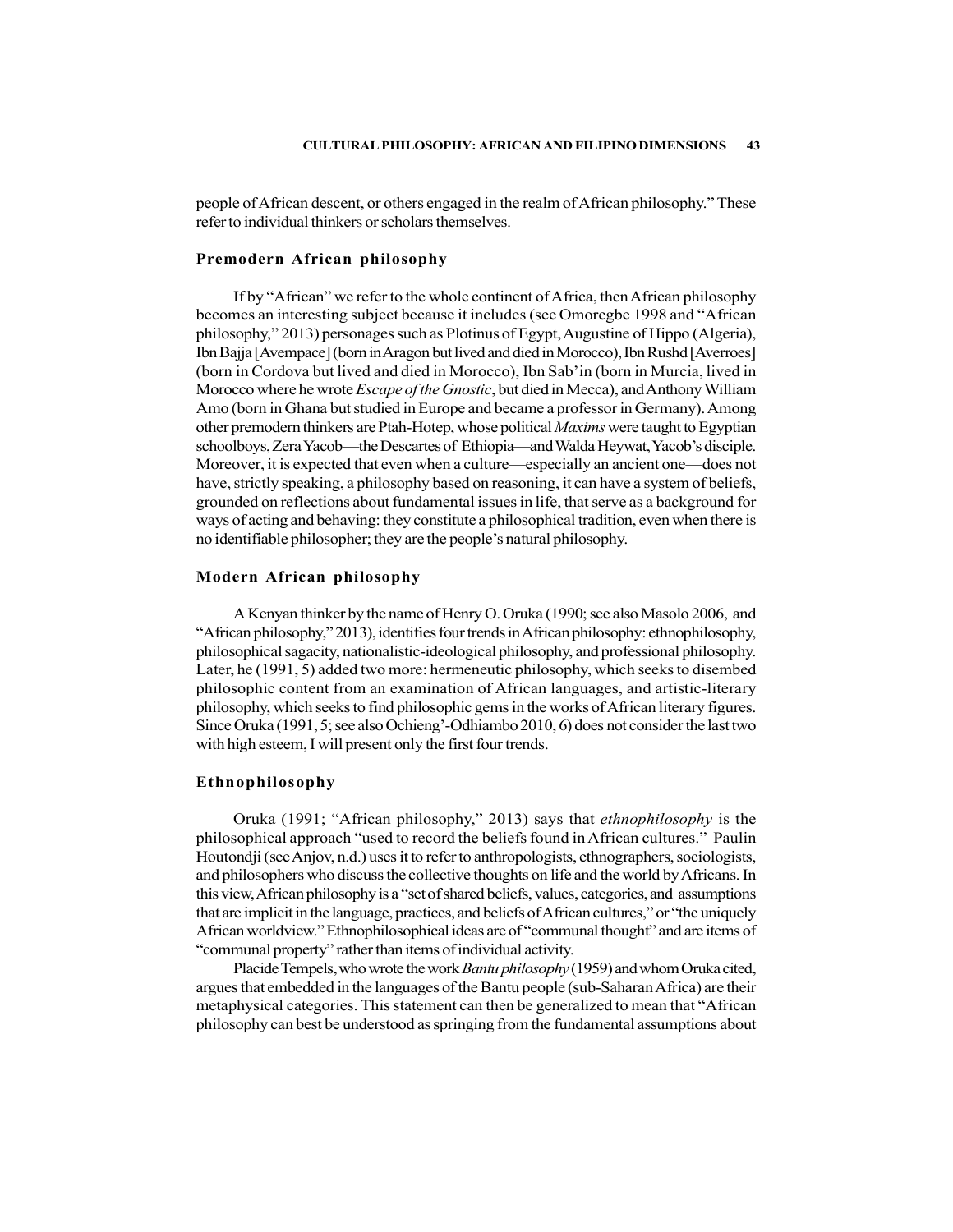reality reflected in the languages of Africa…" Tempels says that the Bantu primary metaphysical reality is Force rather than Being. Other authors associated with this ethnophilosophic category are Leopold Sedar Senghor of Senegal, who capitalized on the word "Negritude" as "based on emotion rather than logic" to portray a positive African cultural heritage; John S. Mbiti (1997) of Kenya, who published a book on African proverbs, E. J. Alcoa of Nigeria, who bases his African philosophy of history in oral tradition, particularly in proverbs; and Alexis Kagame of Rwanda, who made an analysis of Kinyarwanda-Bantu languages and culture in relation to the metaphysical concept of Being; among others.

#### Philosophical sagacity

On the other hand, Oruka (1991; see also Masolo 2006 and "Henry Odera Oruka," 2013) maintains that *philosophical sagacity* is some kind of an individualist version of ethnophilosophy whereby one or a few individual members have become "sages" with deep knowledge and understanding of the culture's worldview such that they become capable of reflecting on, and even questioning, some aspects of this worldview. This category of thinking is similar to what I describe as an ethnophilosopher who has become a philosopher of culture.

Ochieng'-Odhiambo (2009) identifies three functions or trends in philosophic sagacity: the academic (or "bridging the gap between ethno-philosophy and the professional school"), the cultural-nationalist (or "a useful avenue in assisting formulate a systematic national culture"), and the epistemic (or "a useful source of information, knowledge, and education"). Sage philosophy is distinguished from philosophic sagacity proper in that while the former is mainly folk or popular sagacity, the latter expresses philosophic wisdom by men and women who were able to transcend mass wisdom through reflection and a certain amount of reasoning to become a philosopher of culture, so to speak. The former expresses popular communal sayings, aphorisms, and common sense, but the latter transcend them for being able to attain a certain level of philosophic capacity (see Oruka 1990, 33 and Ochieng'- Odhiambo 2002, 19-32). It is a given that all types of philosophic sagacity can be situated within sage philosophy but not necessarily vice versa. Philosophic sagacity is the transition between sage/folk philosophy and professional philosophy. The thinkers who continue to follow Oruka's footsteps are Ochieng'-Odhiambo of the University of West Indies, Oriare Nyarwath of the University of Nairobi, and American Gail Presbey of the University of Detroit Mercy, among others.

### Nationalist-ideological philosophy

Nationalist-ideological philosophy, for Oruka ("African philosophy," 2013) could be viewed as a "special case of philosophic sagacity." However, the subjects are not sages but political ideologues. It could, therefore, be a form of professional philosophy. But Oruka wishes to make a distinction between "philosophy," which is a set of ideas, and "ideology," which is a "special way of reasoning."Among these nationalist-ideological philosophers (see Anjov, n.d.) are Kwame Nkrumah of Ghana whose philosophy of political liberation without conditions led to his idea of Political Consciencism, which is materialist-based; Kenneth David Kaunda of Zambia who desired Zambian independence and became its first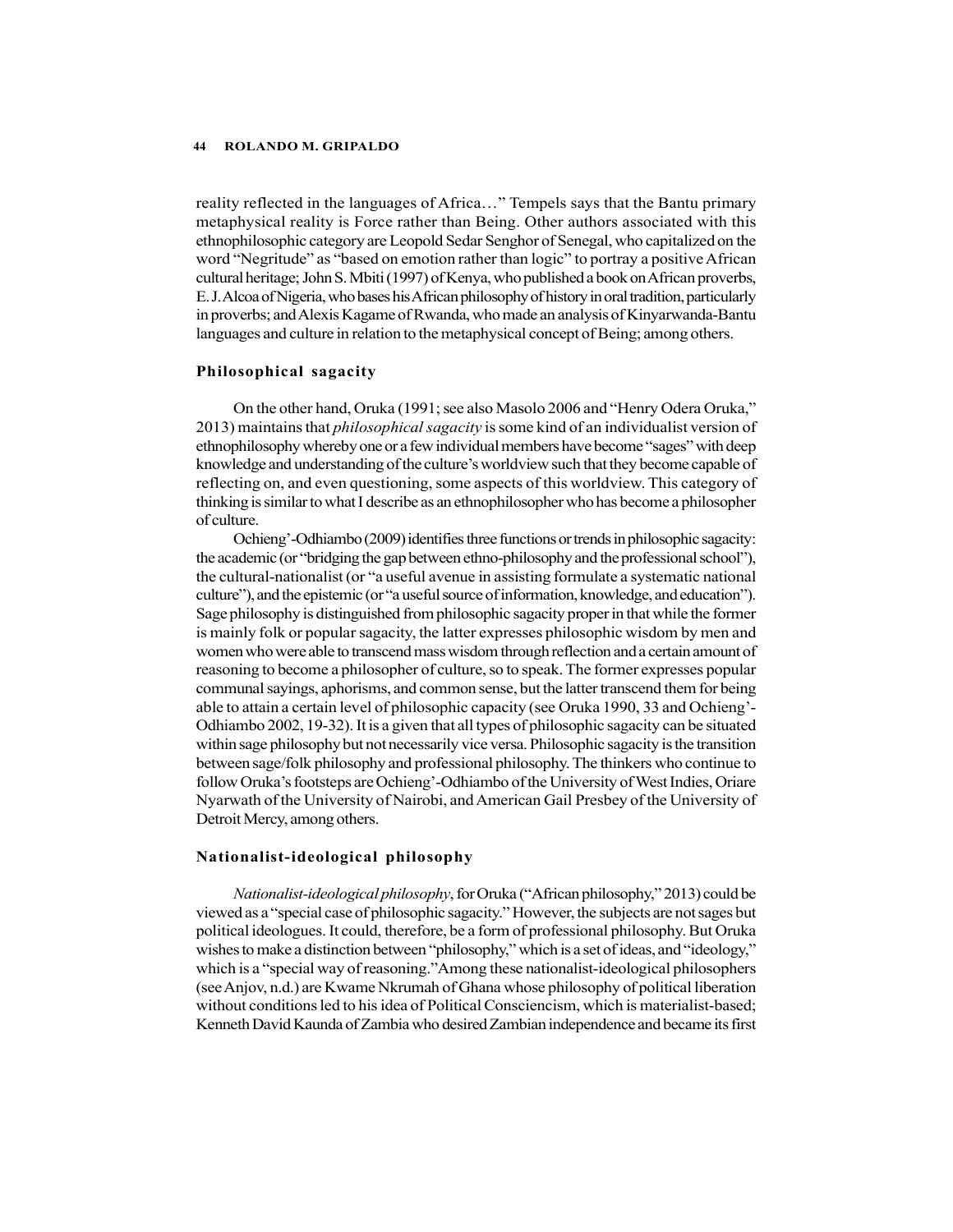president; Julius Nyerere of Tanzania who succeeded in merging Tanganyika and Zanzibar; Aime Cesaire of Martinique, who formulated "the concept and movement of negritude" the term means "affirmation that one is black and proud of it"; Nnamodi Azikiwe of Nigeria whose preferred ideology is political eclecticism among capitalism, socialism, and welfarism; Obafemi Awolowo of Nigeria who advocated federalism; and Maulena Karenga (1977), an African-American professor of Africana Studies at California State University, Long Beach, who introduced an ideological secular humanistic religion called "Kawaida"—meaning "tradition and reason"—as an alternative to existing established religions, especially Christianity; among others.

### Professional philosophy

Lastly, Oruka (1991; "African philosophy," 2013) takes professional philosophy as "the view that philosophy is a particularly European way of thinking, reflecting, and reasoning." It is something relatively novel in most of Africa. Professional African philosophy should be something that should develop in the philosophical works "carried out by Africans" themselves as "applied to (perhaps, not exclusively) African concerns."Andrew F. Uduigwomen (1995) classifies this as the universalist school of African philosophy because the proponents believe that philosophy is universal in nature and method, that is, it should deal with abstract philosophical themes or issues in a manner that is logical, analytical, mathematical despite the presence of probable cultural biases. Among the major proponents of this school are Kwasi Wiredu of Ghana, whose exposure to analytic philosophy in Oxford led him to contend that genuine philosophizing, while acknowledging one's debt to his own cultural thoughts, should be pursued critically, analytically, and rigorously; Paulin Hountondji of Benin, whose exposure to continental philosophy in Paris led him to reject ethnophilosophy as genuine and later opts for a combination of folk thought with the rigorous method of philosophy in what appears to be an "eclectic approach" (see Anjov, n.d., 42-43); Emmanuel E. O. Anyiam-Osigwe (see Gripaldo 2013) whose three-pronged holistic notion of development takes into consideration the person, the community or society, and the nation-state; and Andrew F. Uduigwomen (2005), who writes a critique of the postmodern position on truth; among others.

#### FILIPINO PHILOSOPHICAL DIMENSION

The Philippine philosophical dimension identifies three approaches to Filipino philosophy: cultural, nationality (constitutional), and traditional.

#### Cultural Filipino philosophy approach

Cultural philosophy answers the question, "What is the philosophical perspective/ worldview of the ethnic or national community?" Or "What are the philosophical ideas of the tribal or national people based on their sociolinguistic and folk concepts, or the like?" These philosophical views are usually embedded in oral traditions, folk poetry, native languages and dialects, sayings, riddles, proverbs, folk songs, myths, legends, and suchlike. The ethnophilosopher, among others—such as the ethnosociologist, ethnoanthropologist,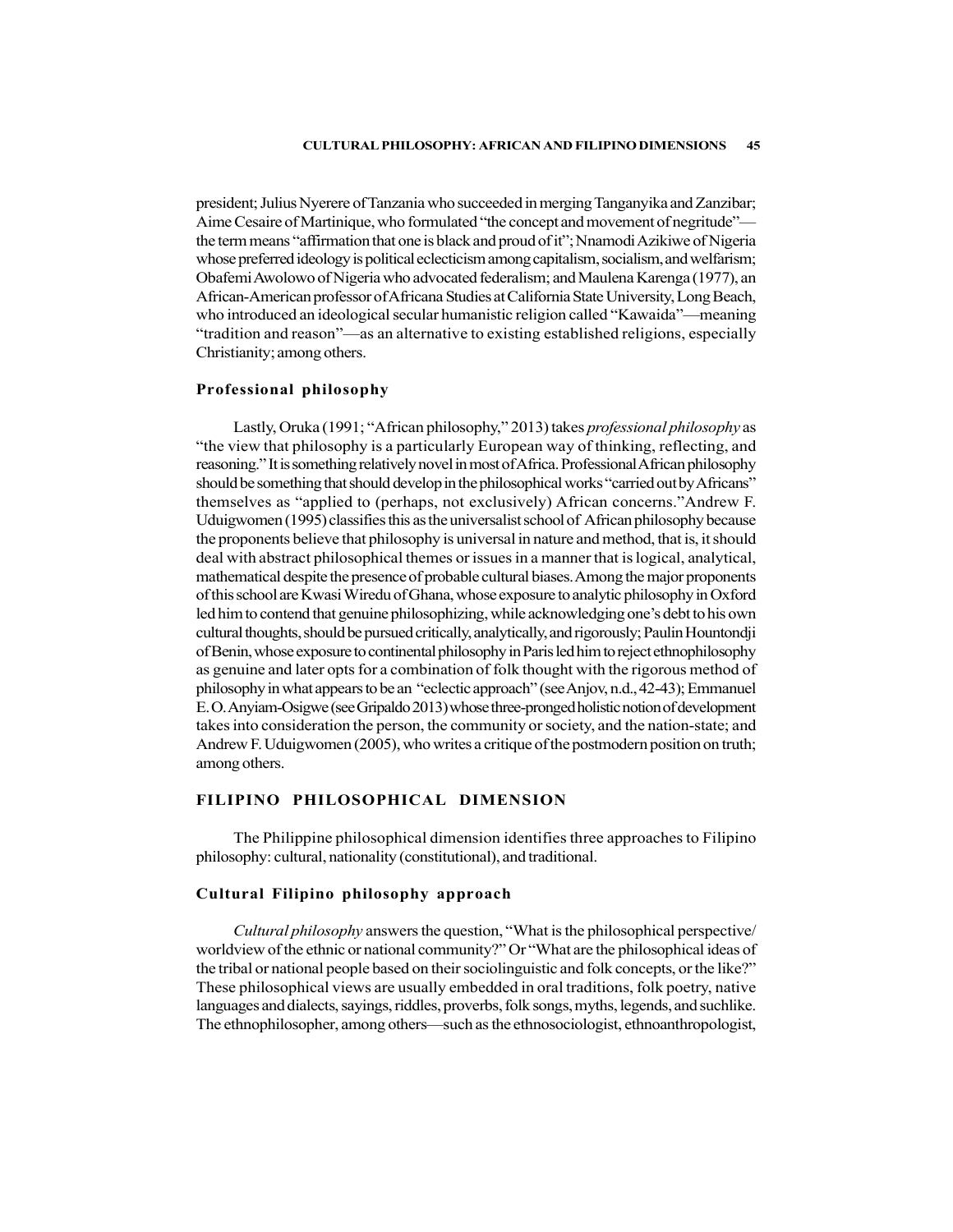ethnopyschologist, etc.—extracts from these works the relevant philosophical (or sociological, anthropological, psychological, as the case may be) ideas or views to explain how and why the community thinks and behaves in specific ways. In particular, we could say, "This is the way things are, this is the way people think and behave, so this is the way they should be understood."

Many of these cultural philosophical views were patterns of thought that helped the community survive physiologically and culturally in a rather harsh environment. They became part of the folkways or traditions of the group. Over the years, the cultural and philosophical patterns evolved and those which suitably adapted to the environment became the dominant patterns of thinking and behaving. Most of the expressions of these patterns are reflected in their language (words, phrases, and the like). Outside influences were either rejected or assimilated to the folkways.

Those foreign—modernizing—influences, when they are radical and pose a threat to the survival of the group or cause harm to their harmonious relationships, are rejected while others which help strengthen the cultural, emotional, etc., bond of the group are accepted and slowly assimilated in their thought and behavioral patterns.

Cultural philosophy—and this includes what is called *indigenous philosophy*—in this particular sense of extractions of philosophical views from myths, languages, folk stories, poetry, and the like, may be used not only to *explain* how the community thinks and behaves but even to *justify* such thinking and behaving. The ethnophilosopher usually does this task.

Among these cultural Filipino philosophers include Leonardo Mercado, who wrote Elements of Filipino philosophy (1976),The Filipino mind (1994), and Filipino thought (2000) on the basis of his analysis of Filipino customary practices and of words, phrases, and expressions of the three major Filipino languages—Tagalog, Bisaya, and Ilokano—and of some dialects and tribal languages; Florentino Timbreza who wrote Pilosopiyang Pilipino (1982) and *Filipino philosophy today* (2008), based on Filipino folklores, folk sayings, proverbs, reasoning, and so on; and Dionisio Miranda, who wrote Loob (1989), an anthrolinguistic moral analysis of the Filipino within.

When the ethnophilosopher begins to *rationally* reflect analytically on the merits and demerits of some items in his communal cultural philosophy and effect some changes that may modify some patterns of thought (assumed to be better), then he becomes a truebloodied philosopher—a genuine philosopher of culture. The genuine philosopher is an individual who rationally answers philosophical questions—it may be within one's cultural environment or universally to include other cultural environments—and appropriate this answer as his or her own. This answer may gradually effect critical changes to the thoughtpatterns of his or her society or of other societies as well.

#### Nationality/Constitutional Filipino philosophy approach

In this nationality approach to Filipino philosophy, the constitutional sense comes about in the Philippine setting because of the proliferation of Filipino philosophical writings on Western and Eastern philosophy, which may be comparative and basically expository. The bibliographic classification of these works becomes problematic when one is writing a comprehensive critical bibliography of Filipino philosophical works on whatever topic. The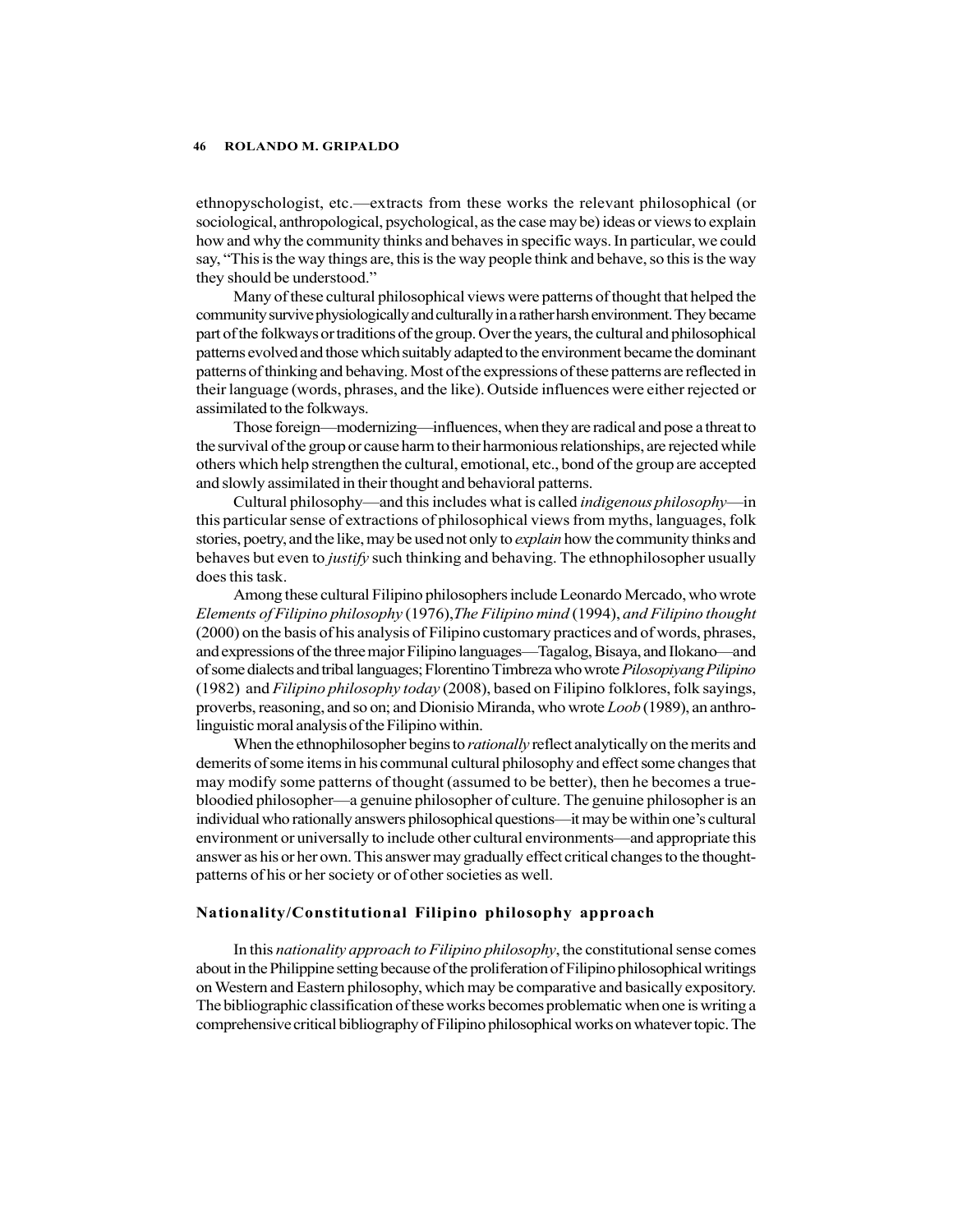constitutional sense answers the question, "What is Filipino philosophy from the perspective of bibliographic writing?" It tries to zero in on the nationality "Filipino" as defined in the Philippine Constitution.

The usual criterion of bibliographic classification of philosophical works of this nature is the subject matter regardless of the nationality of the author. If a Nigerian writes about Hegelian Idealism, the work is classified as belonging to German philosophy. If a Filipino writes about European postmodernism, this work will be classified as Western philosophy. Many Filipino philosophy teachers have titles like "Hegel and the history of ideology," "Self-reflection in critical social theory: Kant, Hegel, and Marx," "Confucian ethics," and so on. In this classification criterion, the subject matter is at the center while the author's nationality is at the periphery.

There is a need to deconstruct. We place the author's nationality at the center and the subject matter at the periphery. This means that Filipino philosophical works on Western and Eastern philosophy can be classified as Filipino philosophy in this nationality sense, that is, the author's nationality as defined in the Philippine Constitution. There are two reasons for this. First, there is a hermeneutic input in the work even when it is only expository but especially when it is comparative or critical, and the Filipino mind is at work in this interpretation. Second, when, e.g., Heidegger reacted to Cartesian metaphysics, the work in question is classified as German on the basis of Heidegger's nationality, and not French. In these two instances, the author's nationality is at the center while the subject matter is at the margin.

Deconstruction in general simply means that there is no permanent center and margin when we view or classify things or ideas. It all depends on *situational need*. One should not be surprised, e.g., to see in a bibliography of Filipino philosophy titles like Eugene Hessel's (1983) The religious thought of Jose Rizal where the classificatory criterion is subject matter as the center rather than the author's nationality. The reason for this is that the bibliography is on *Filipino philosophy* which means that while we include in the bibliography works interpretatively written by Filipinos on foreign philosophy, we include likewise foreign interpretative papers or books on Filipino philosophers and their works (see Gripaldo 1999- 2000 and 2007).

#### Traditional Filipino philosophy approach

Historians of philosophy such as Bertrand Russell (1972), who writes A history of Western philosophy, chronologically enumerates the philosophers of each country or each group of philosophers—such as the atomists, the Pythagoreans, etc.—and discuss their respective philosophies (and some historical influences). This is how *traditionally* a history of philosophy is written. The import of this tradition is that, firstly, philosophy is an activity undertaken by an individual person either on his or her own or by sharing his or her philosophizing on a common theme within a group; secondly, what I call *traditional* philosophy answers the question, "What is your own philosophy?"

It is good to start within a smaller specialization such as ethics, epistemology, metaphysics, or philosophy of mind, or a broader tradition such as the analytic tradition, continental tradition, pragmatic tradition, etc. It is also good to be able to master the philosophy of a certain thinker or to master the philosophy embedded in one's own cultural philosophical tradition. But if one wants to be truly counted in the philosophical tradition of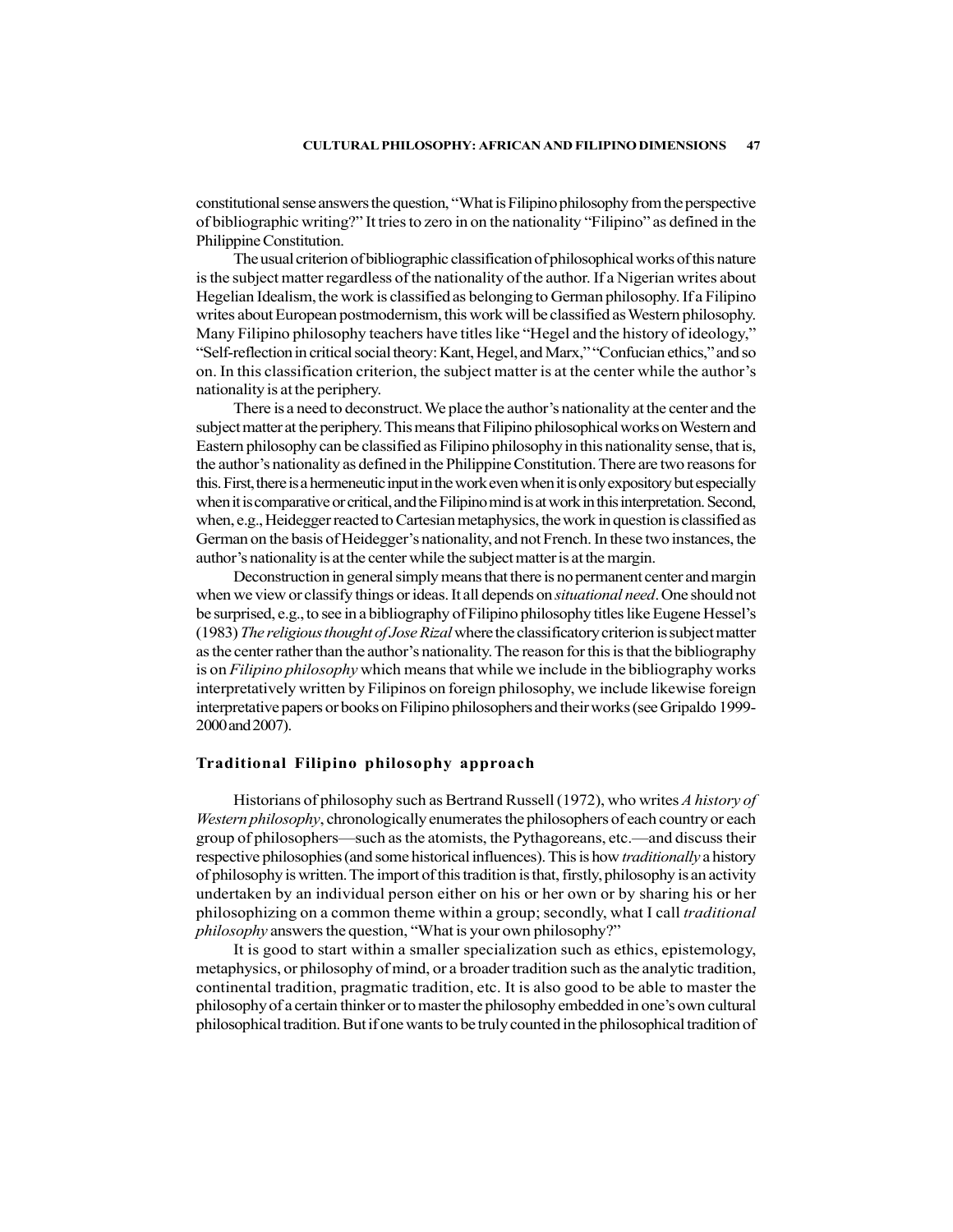one's country or even of the world, one should endeavor to innovate within one's specialization or within one's favorite philosopher. One may have mastered Friedrich Nietzsche through and through, including his likes and dislikes, his idiosyncrasies, and so on, but if he or she spends a lifetime mouthing basically the ideas and teachings of Nietzsche, then he or she will, in effect, end up, as Ralph Waldo Emerson (1841) would say, as an *intellectual suicide*, since "imitation is suicide." One should become in his or her own right, a *new intellectual*.

Being a "new intellectual" does not mean one's philosophizing will have no outside influences, but the person should be able to build and create something new, a novel perspective, from within one's philosophical ground. A novel perspective usually emerges from action and reaction. Immanuel Kant, for example, reacted to the empiricism of David Hume who earlier reacted to George Berkeley's reduction of John Locke's primary and secondary qualities to the latter (only secondary qualities), thereby rejecting matter while upholding mind as the only metaphysical reality. Hume contended that there is no such thing as mind and what we call "mind" is nothing but a *collection* or *bundle* of ideas, sensations, emotions, etc. Kant maintained that what Hume discovered is the empirical ego (empirical mind) which can be observed in terms of thoughts, emotions, ideas, sensations, and so on. But what binds all these mental items of experience together is the transcendental ego (transcendental mind). Georg Hegel, on the other hand, reacted on this Kantian view and rejected myriad transcendental egos by formulating a universal Absolute Ego which expresses its freedom through the individual persons. The process by which the Absolute will be able to realize its perfect freedom is through what is known as dialectical idealism of thesis, antithesis, and synthesis. We know, of course, what Karl Marx did to this process. He turned it upside down—dialectical materialism by arguing that the progress of history is brought about not by the mind acting on matter but by matter acting on the mind. I can go on with this kind of discourse with Friedrich Nietzsche reacting (1) to both Hegel and Marx by stressing the role of the passions wherein history is a history of struggle and warfare within oneself and where peace is just a momentary aberrant situation; history is known by genealogical descent within one's self rather than by chronological origin, and (2) to Arthur Schopenhauer's "Will to Live" by formulating the "Will to Power," but I have already made my point. If one cannot be entirely original with his or her thoughts, the person should innovate. One contemporary example in the attempt to innovate is the rejection of the logical term "proposition" and replacing it with the term "constative" (see Gripaldo 2001, 2003; 2010; and 2011). metaphysical reality. Hume contended that there is no such thing as mind and what we call<br>
"nind" is nothing that a collection or bundle of ideas, sensations, emotions, etc. Kant maintained<br>
"nind" is nothing that collecti

There are many things in common between Nigeria and the Philippines (or the whole of Africa and of Southeast Asia for that matter), philosophically speaking. Both countries belong to the Third World, both are multitribal and multilingual, both were colonized, both have somehow made English as a unifying language that is used as the academic medium of instruction, both desire to be industrially progressive, and both want to be counted (super)industrially and intellectually in the world of nations.

However, in the philosophical aspect of the intellectual spectrum, the desire to be counted would surely fail if we put both our feet in the cultural side of philosophy rather than cultivate the traditional side of philosophy. We probably cannot put both our feet on the traditional side, but while one of the feet is on the cultural side, the stride of the other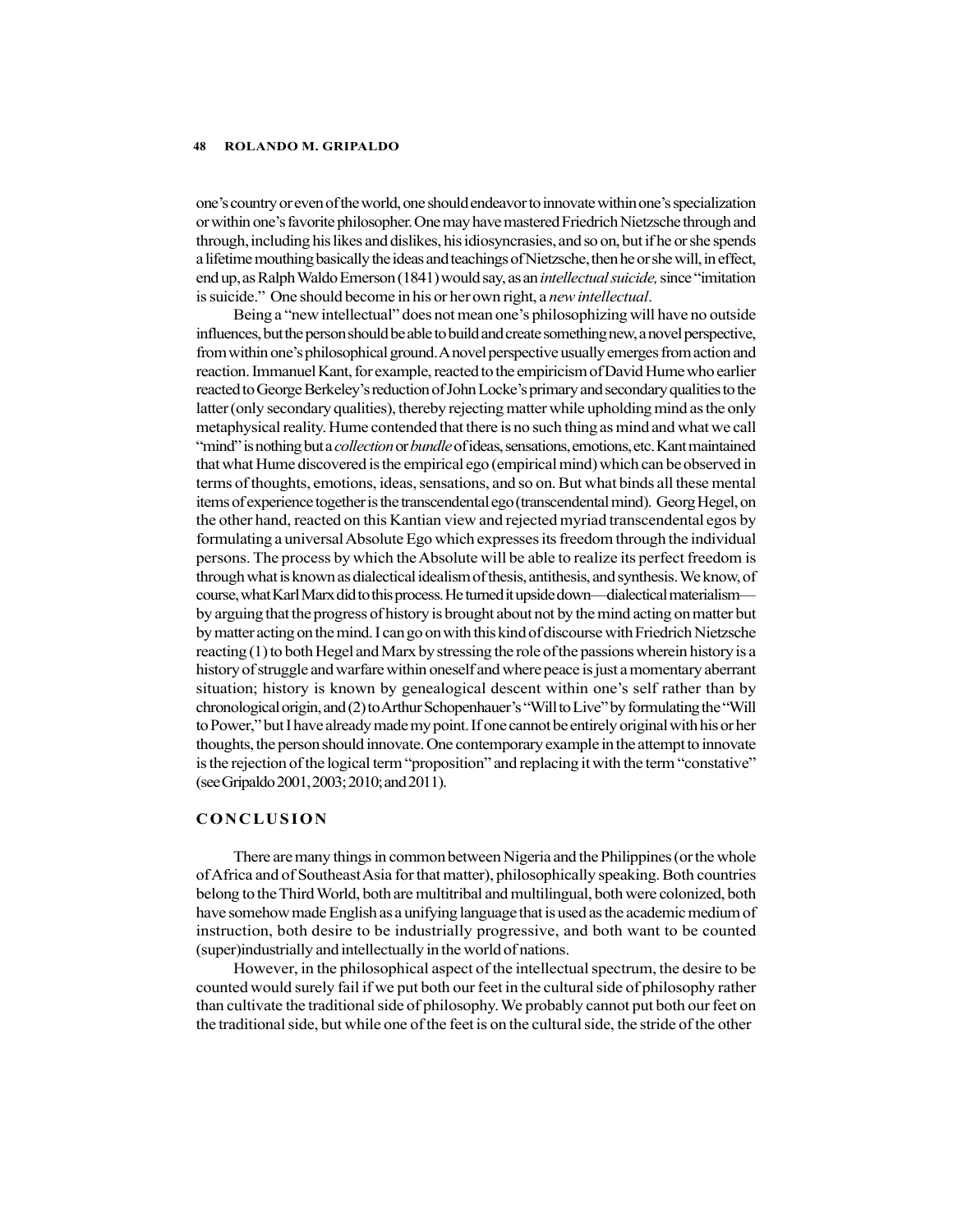foot on the traditional side must be such that it can be counted as a giant stride to the

CULTURAL PHILOSOPHY: AFRICAN AND FILIPINO DIMENSIONS 49<br>foot on the traditional side must be such that it can be counted as a giant stride to the<br>making of a history of philosophy individually for both nations.<sup>8</sup><br>N O T E 1. Culture includes its material and nonmaterial aspects. The former encompasses tools; all types of inventions, of technological and industrial developments, of infrastructures like roads, bridges, and buildings, etc., while the latter encompasses literature, philosophy, religion, artistic expressions, and the like. Edward Burnett Tylor (1920, 1) provides one broad definition of culture: "Culture, or civilization, taken in its broad, ethnographic sense, is that complex whole [material and nonmaterial] which includes knowledge, belief, art, morals, law, custom, and any other capabilities and habits acquired by man as a member of society."

2. Folkways, for Sumner (1906, 25), are the products (mass phenomena) of an ethnic group exerting efforts to satisfy interests that result from the relations of their needs and the conditions of hunger, love, vanity, and fear "by virtue of uniformity, repetition, and wide concurrence." These efforts are governed by pleasure and pain, and when "folkways take on a philosophy of right living and a life policy for welfare, [t]hen they become mores" that pursue the satisfaction of "needs without pain."

3. Sumner (1906, 27) says:

The mores [the term is of Roman origin] are the folkways, including the philosophical and ethical generalizations as to societal welfare which are suggested by them, and inherent in them, as they grow…. The mores necessarily consist, in a large part, of taboos, which indicate the things which must not be done. (Italics mine.)

Later, Sumner (1906, 40) offers a "more complete" definition of mores:

They are the ways of doing things which are current in a society to satisfy human needs and desires, together with the faiths, notions, codes, and standards of well living which inhere in those ways, having a genetic connection with them. By virtue of the latter element the mores are traits in the specific character (ethos) of a society or a period. They pervade and control the ways of thinking in all the exigencies of life, returning from the world of abstractions to the world of action, to give guidance and to win revivification.

4. Sumner (1906, 13) defines ethnocentrism as "the technical name for the view of things in which one's own group is the center of everything, and all others are scaled and rated with reference to it."

5. Wiki.answers.com ("What is ethnochauvinism?" 2013) defines ethnochauvinism as "when you are chauvinistic about your ethnic group. That is, you say yours is better than any other ethnic group, you put down members of other groups and unfairly discriminate against them." Sumner (1906, 15) defines chauvinism as a degeneration of patriotism: "It is a name for boastful and truculent group self-assertion."

6. Tylor (1920, 16) defines "survivals" as "processes, customs, and opinions, and so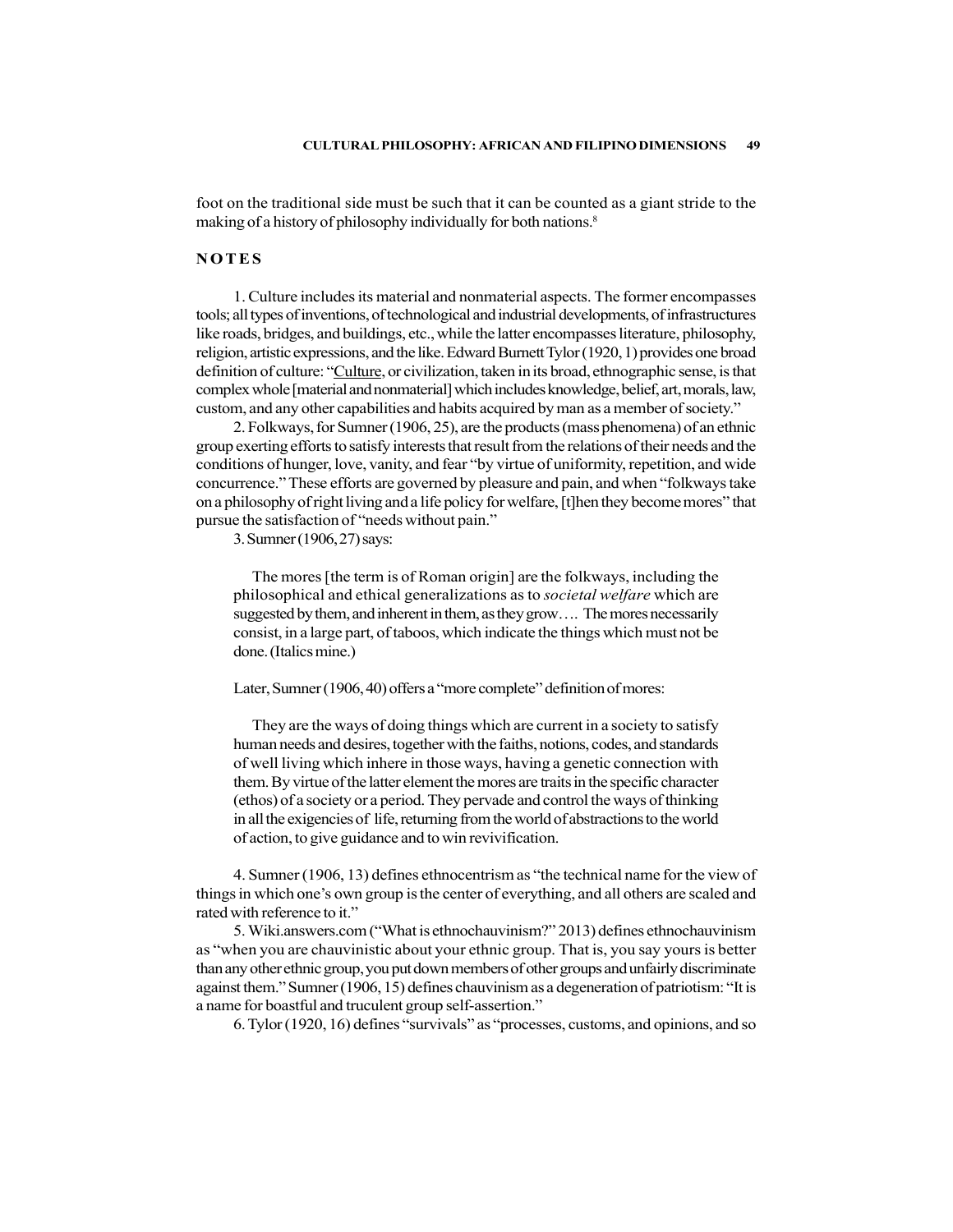forth, which have been carried on by force of habit into a new state of society different from that in which they had their original home, and they thus remain as proofs and examples of an older condition of culture out of which a newer has been evolved." **SOMETHEAT ASSET AS A SET AS A SET AND ASSET AS A SET ANOTE AN ABOVE AN ABOVE AN ABOVE AND ANOXEM AND A MONETAINMON AND A MONETAINMON AND A MONETAINMON AND A MONETAING A MONETAING A MONETAING A MONETAING A MONETAING A MON** 

7. Specifically, Taylor (1985, 1) says that naturalism holds "the ambition to model the study of man on the natural sciences."

8. A history of Nigerian philosophy should be written in the same sense of Russell's A history of Western philosophy. In the Philippines, I have started with two volumes, Filipino philosophy, Part I, Sections 1 & 2 (see Gripaldo 2009a and 2009b).

- African philosophy. 2013. Wikipedia. Available at http://en.wikipedia.org/wiki/ African\_philosophy. Accessed: 4 July 2013.
- Anjov, Terfa Kahaga. N.d. African philosophy in the 21st century. Available at http:// www.scribd.com/doc/105353987/African-Philosophy-in-the-21st-Century. Accessed: 7 July 2013.
- Chroust, Anton-Hermann. 1961. The origin of "metaphysics." Review of Metaphysics 14 (4). . 1964. Some reflections on the origin of the term "philosopher." New Scholasticism

38 (4).

Emerson, Ralph Waldo. 1841. Self-reliance. Available at http://www.emersoncentral.com/ selfreliance.htm. Accessed: 21 June 2013.

Gripaldo, Rolando M. 1999-2000. Filipino philosophy: A critical bibliography. 2nd ed. Part I—Filipino philosophy and its bibliography; Part II—Bibliography proper (1774-1992); Part III—Update bibliography (1992-97). Manila: De La Salle University Press.

 $2001$ . Meaning, proposition, and speech acts.  $\Phi \lambda$ *ooo* $\phi \iota \alpha$ *: International Journal* of Philosophy 30/2 (1). Also published in 2003. Issues in contemporary Western philosophy. Islam-West Philosophical Dialogue.Edited by Ali Naqi Baquershahi and Roya Khoii. Tehran: Sadra Islamic Research Institute.

2007. Update of Filipino philosophy: A critical bibliography, 1998-2002. Manila: DLSU Department of Philosophy and College of Liberal Arts.

. 2009a. Filipino philosophy. Part I, Sec. 1. Foreword by George F. McLean. Quezon City:  $C & E$  Publishing, Inc.

. 2009b. Filipino philosophy. Part I, Sec. 2. Foreword by George F. McLean. Quezon City: C & E Publishing, Inc.

 $\therefore$  2010. The rejection of the proposition.  $\Phi \iota \lambda o \sigma o \phi \iota \alpha$ : International Journal of Philosophy 39/11 (1).

2011. Constatival logic: An essay in philosophical logic.  $\Phi \iota \lambda o \sigma o \phi \iota \alpha$ : International Journal of Philosophy 40/12 (1).

2012. Philosophy in culture: Embedded and disembedded.  $\Phi \iota \lambda o \sigma o \phi \iota \alpha$ : International Journal of Philosophy 41/13 (1).

. 2013. Anyiam-Osigwe, Nigeria, and the Third Wave. In A holistic approach to human existence and development. Edited by Kolawole A. Olu-Owolabi and AdebolaB. Ekanola. Ibadan: Hope Publications

Henry Odera Oruka. 2013. Wikipedia. Available at http://en.wikipedia.org/wiki/Henry Odera Oruka. Accessed: 7 July 2013.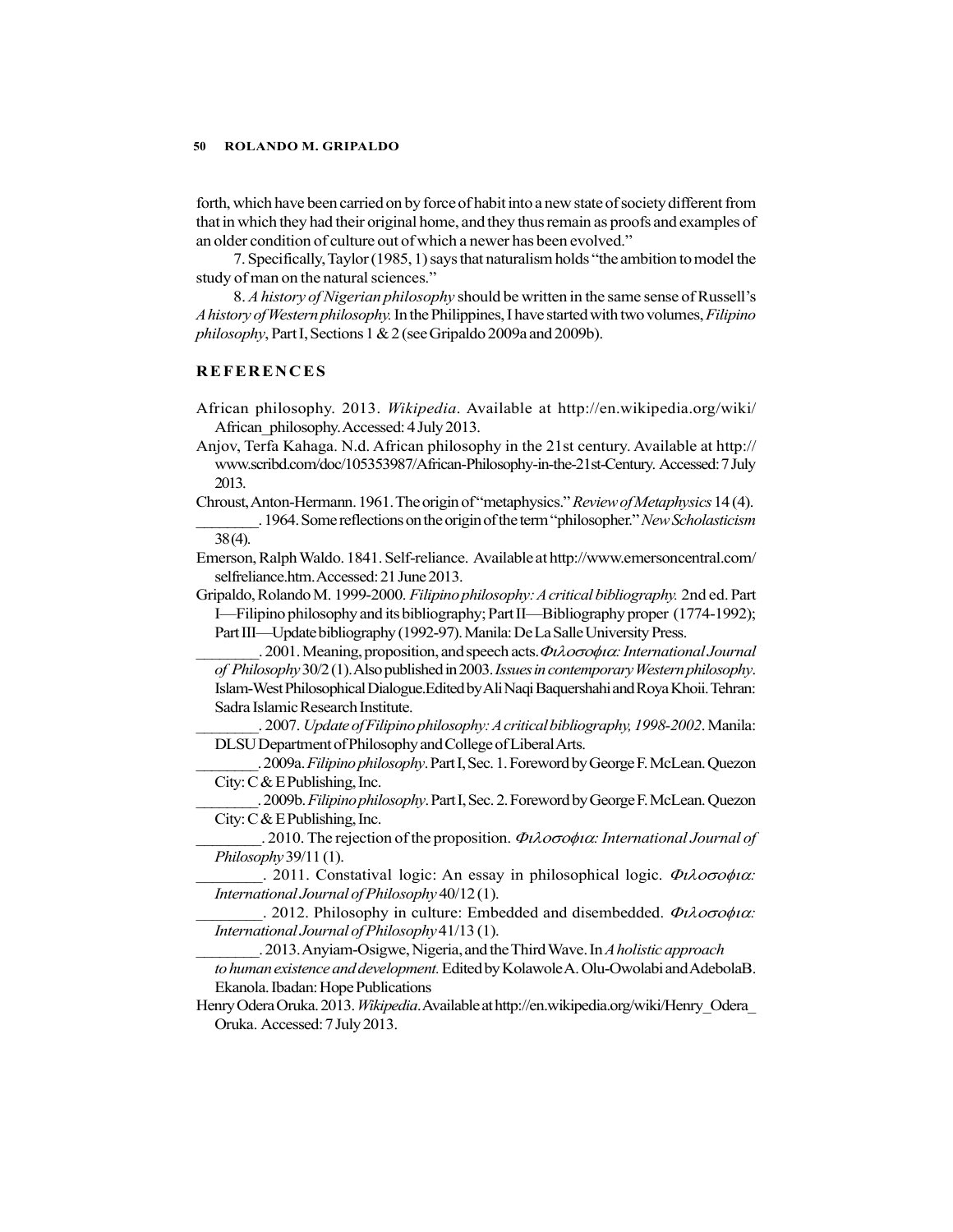- Hessel, Eugene A. 1983. The religious thought of Jose Rizal. Quezon City: New Day Publishers.
- Karenga, Maulana. 1977. Kwanzaa: Origin, concepts, practice. [Los Angeles]: Kawaida Groundwork Committee.
- Markhinin, Vasily Vasilievitch. 2013. Filosofia as word-concept.  $\Phi\lambda$ 00040: International Journal of Philosophy 14 (1).
- Maslow, Abraham H. 1943. A theory of human motivation.Psychological Review 50 (4).
- Masolo, Dismas. 2006. African sage philosophy. Stanford Encyclopedia of Philosophy. Available at http://plato.stanford.edu/entries/african-sage/. Accessed: 7 July 2013.
- Mbiti, John S. 1997.African proverbs. Pretoria: UNISAPress.
- Mendel, Arthur P., ed. 1965. The formation and appeal of "scientific socialism." In *Essential* works of Marxism. New York: Bantam Books.
- Mercado, Leonardo N. 1976. Elements of Filipino philosophy. Tacloban: Divine Word University Publications.
- . 1994. The Filipino mind. Tacloban: Divine Word University Publications and Washington, D. C.: Council for Research in Values and Philosophy.
	- . 2000. Filipino Thought. Manila: Logos Publication Inc.
- Miranda, Dionisio M. 1989. Loob. Manila: Divine Word Publications.
- Murzi, Mauro. 2004. Vienna Circle. *Internet Encyclopedia of Philosophy.* Available at http:/ /www.iep.utm.edu/viennacr/. Accessed: 26 June 2013.
- Ochieng'-Odhiambo, Fredrick.2002. The evolution of sagacity: The three stages of Oruka's philosophy. Philosophia Africana 5 (1).
- . 2009. Philosophic sagacity: Aims and functions. Caribbean Journal of Philosophy  $1(1)$ .
- . 2010. Trends and issues in African philosophy. New York: Peter Lang Publishing, Inc.
- Omoregbe, Joseph I. 1998. African philosophy: Yesterday and today. In African philosophy: An anthology. Edited by E. C. Eze. Oxford: Blackwell.
- Oruka, Henry Odera, ed. 1990. Trends in contemporary African philosophy. Nairobi: Shirikon Publishers.
- . 1991. Sage philosophy: The basic question. Sage philosophy: Indigenous thinkers and modern debate on African philosophy. Nairobi: African Center for Technology Studies Press.
- Russell, Bertrand. 1972. A history of Western philosophy. New York: Simon & Schuster, Inc.
- Sumner, William Graham. 1906. Folkways: A study of the sociological importance of usages, manners, customs, mores, and morals. Boston, New York, London, and others: Athenæum Press.
- Sweet, William. 2011. Hospitality, ethics, and multiculturalism.  $\Phi \lambda$ *ooo* $\phi \mu \alpha$ *: International* Journal of Philosophy 40/12 (1).
- Taylor, Charles. 1985. Human agency and language: Philosophical papers 1. Cambridge, Mass.: Cambridge University Press.
	- . 1991. The ethics of authenticity. Cambridge, Mass.: Harvard University Press.
	- . 1994. *Multiculturalism*. Princeton, NJ: Princeton University Press.

\_\_. 2007. A secular age. Cambridge, Mass.: Harvard University Press (Belknap Press).